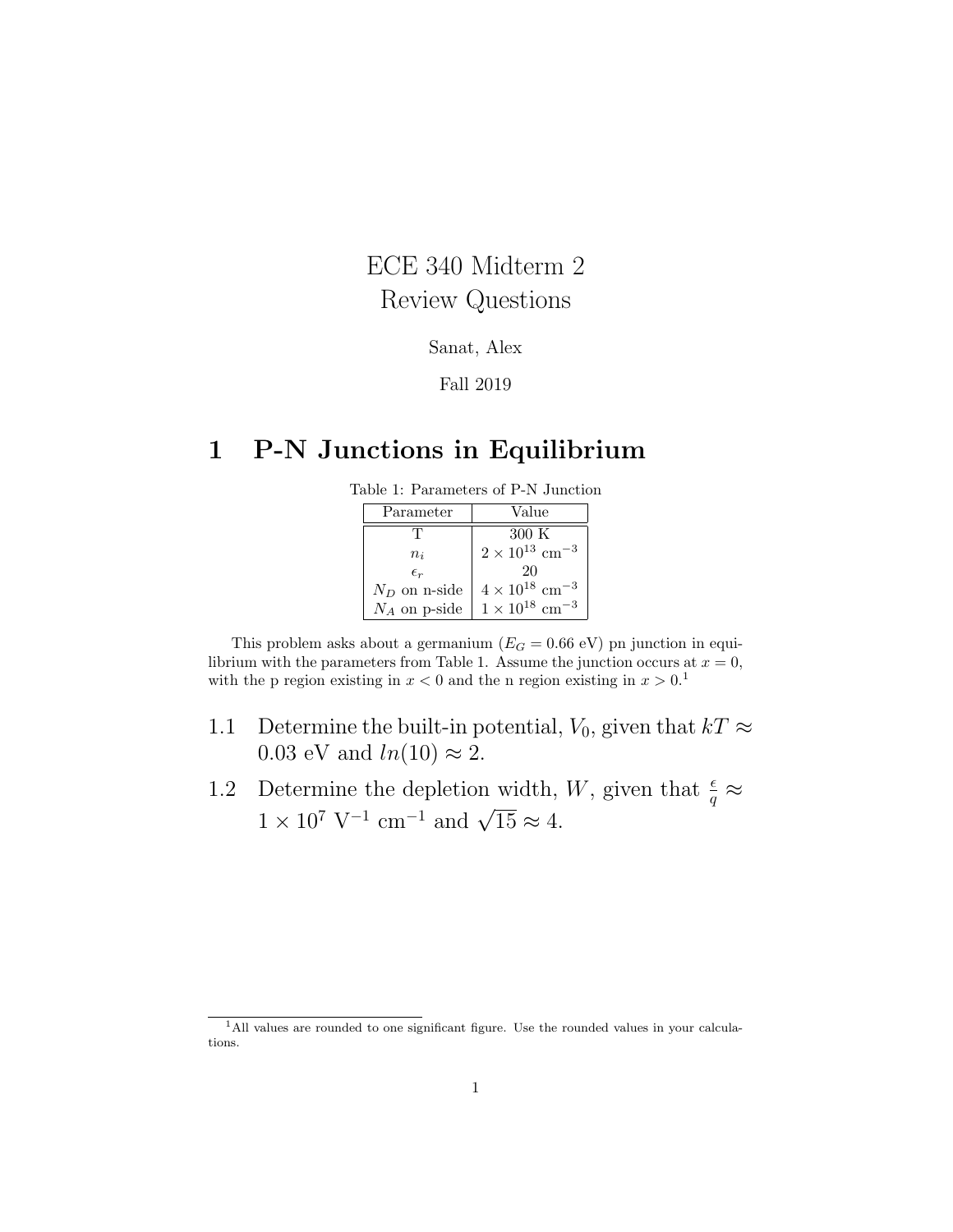Table 1: Parameters of P-N Junction

| Parameter       | Value                               |
|-----------------|-------------------------------------|
| Π,              | 300 K                               |
| $n_i$           | $2 \times 10^{13}$ cm <sup>-3</sup> |
| $\epsilon_{r}$  | 20                                  |
| $N_D$ on n-side | $4 \times 10^{18}$ cm <sup>-3</sup> |
| $N_A$ on p-side | $1\times10^{18}~\rm{cm^{-3}}$       |

This problem asks about a germanium ( $E_G = 0.66$  eV) pn junction in equilibrium with the parameters from Table 1. Assume the junction occurs at  $x = 0$ , with the p region existing in  $x < 0$  and the n region existing in  $x > 0$ .

- 1.3 Sketch a quantitative band diagram, assuming  $ln(2) \approx$ 1. Label all relevant distances on the x and y axes.
- 1.4 Plot the corresponding charge diagram on the same horizontal scale and label minima and maxima.
- 1.5 Plot the electric field vs position on the same horizontal scale and label minima and maxima.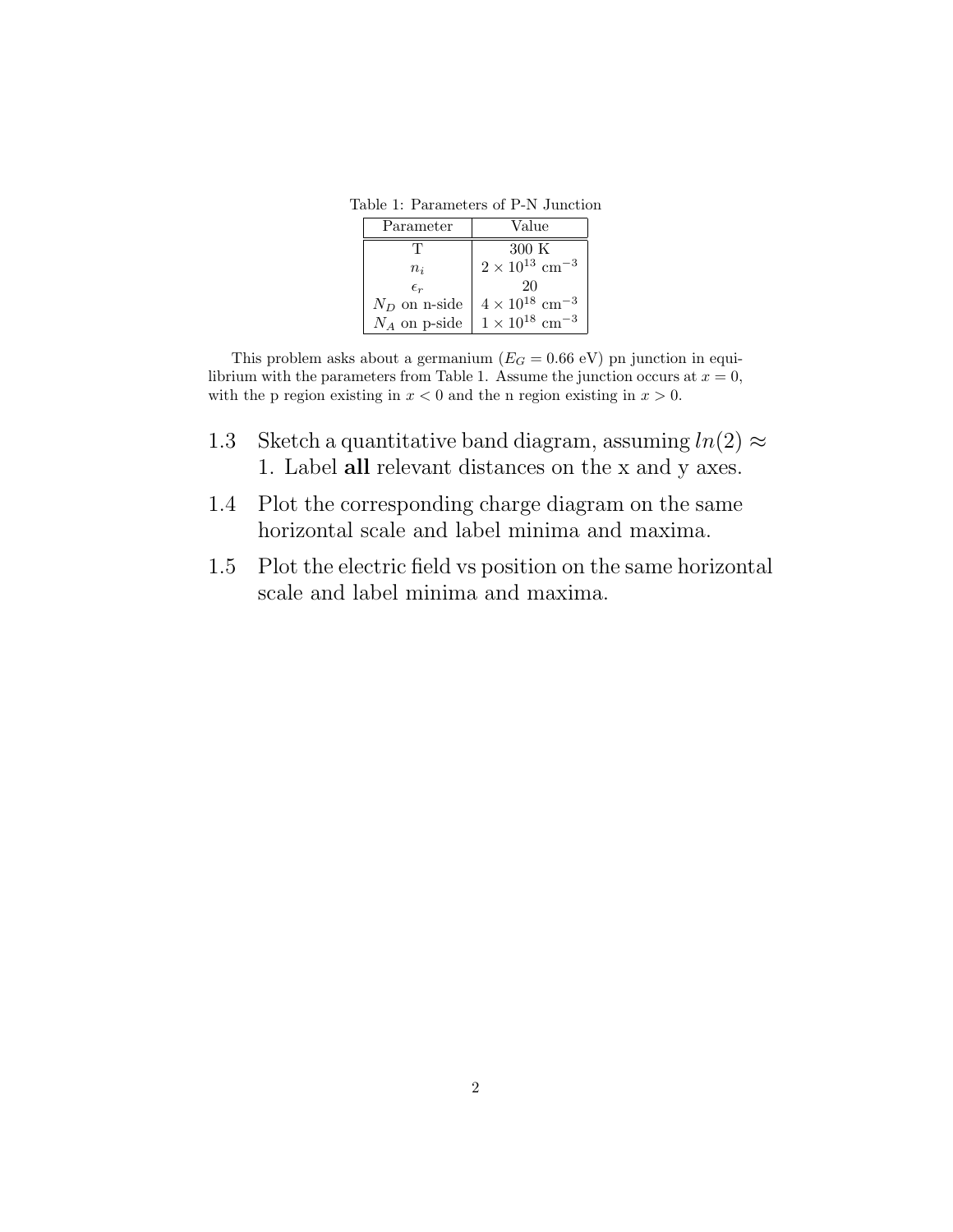Table 1: Parameters of P-N Junction

| Parameter       | Value                               |
|-----------------|-------------------------------------|
| Π,              | 300 K                               |
| $n_i$           | $2 \times 10^{13}$ cm <sup>-3</sup> |
| $\epsilon_r$    | 20                                  |
| $N_D$ on n-side | $4 \times 10^{18}$ cm <sup>-3</sup> |
| $N_A$ on p-side | $1 \times 10^{18}$ cm <sup>-3</sup> |

This problem asks about a germanium ( $E_G = 0.66$  eV) pn junction in equilibrium with the parameters from Table 1. Assume the junction occurs at  $x = 0$ , with the p region existing in  $x < 0$  and the n region existing in  $x > 0$ .

- 1.6 For each of the following, list whether each of the built-in potential and depletion width would decrease, increase, or stay the same. Explain why.
- 1.6.1 The temperature is decreased to 150 K.
- 1.6.2  $N_D$  on the n side is decreased to  $3 \times 10^{18}$  cm<sup>-3</sup>.
- 1.6.3 The material is replaced with silicon  $(E_G = 1.1 \text{ eV}, \epsilon_r \approx 10)$ .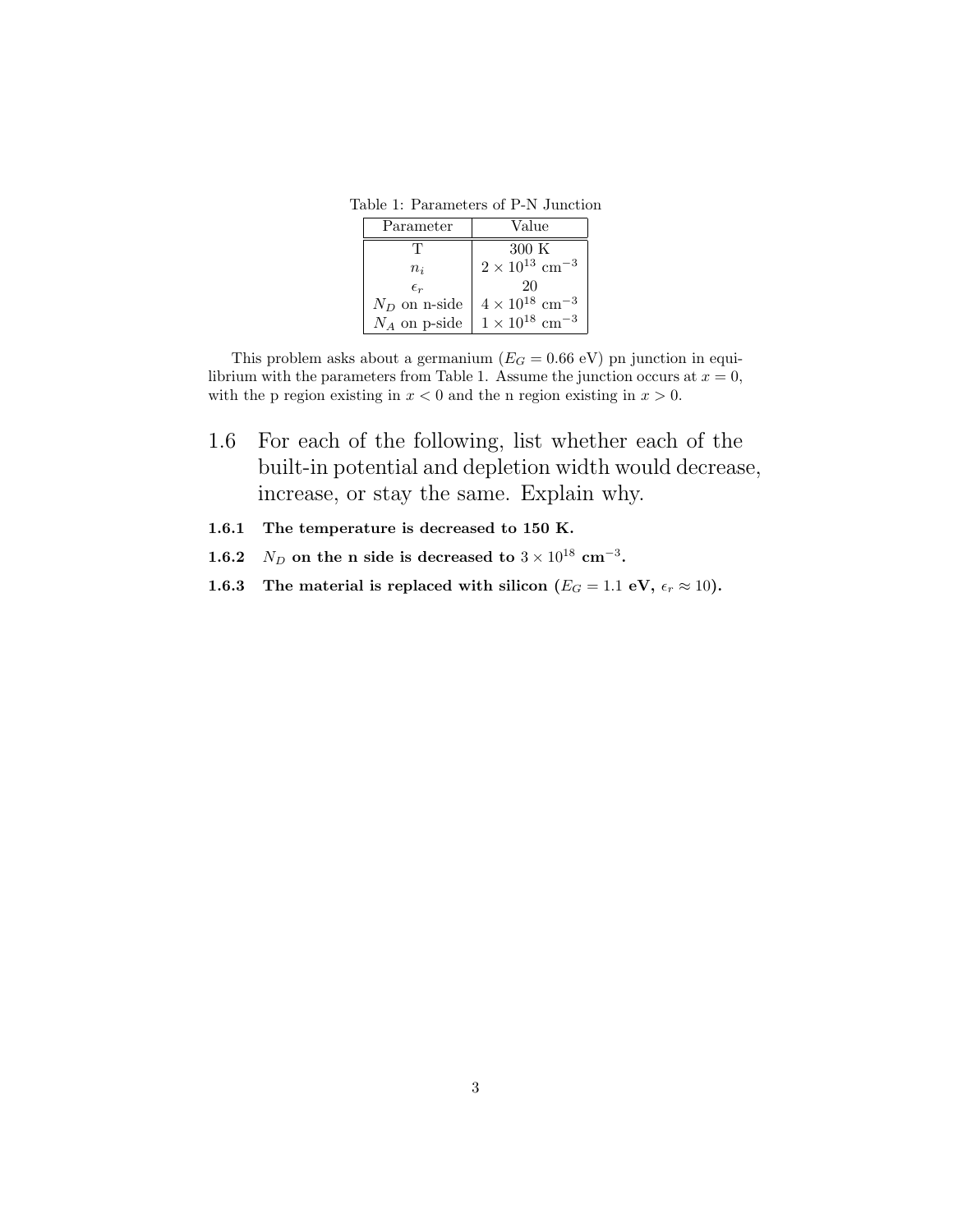#### 2 P-N Junctions Under Bias

- 2.1 Sketch a qualitative energy band diagram, including quasi-fermi levels, for the previous pn junction under (a) forward bias and (b) reverse bias.
- 2.2 Plot  $\delta p_n$  for  $x > x_n$ , the excess hole concentration on the n side of the junction.
- 2.3 Add a second trace to 2.2 for the case when  $N_D$  was decreased.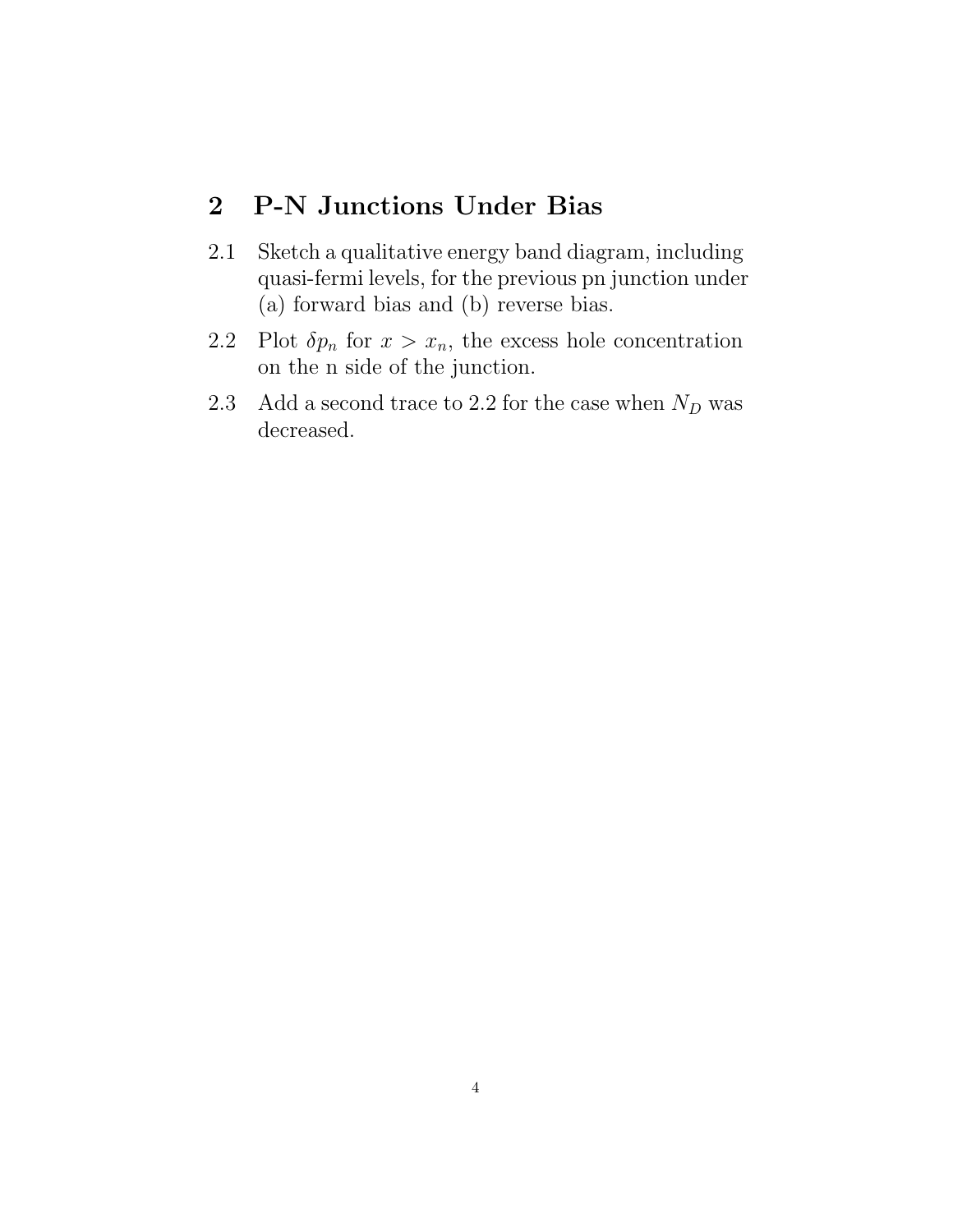- 2.4 Explain the method of avalanche breakdown and the conditions under which it occurs. Additionally, explain why it is useful in creating photodetectors.
- 2.5 Explain the method of zener breakdown and the conditions under which it occurs.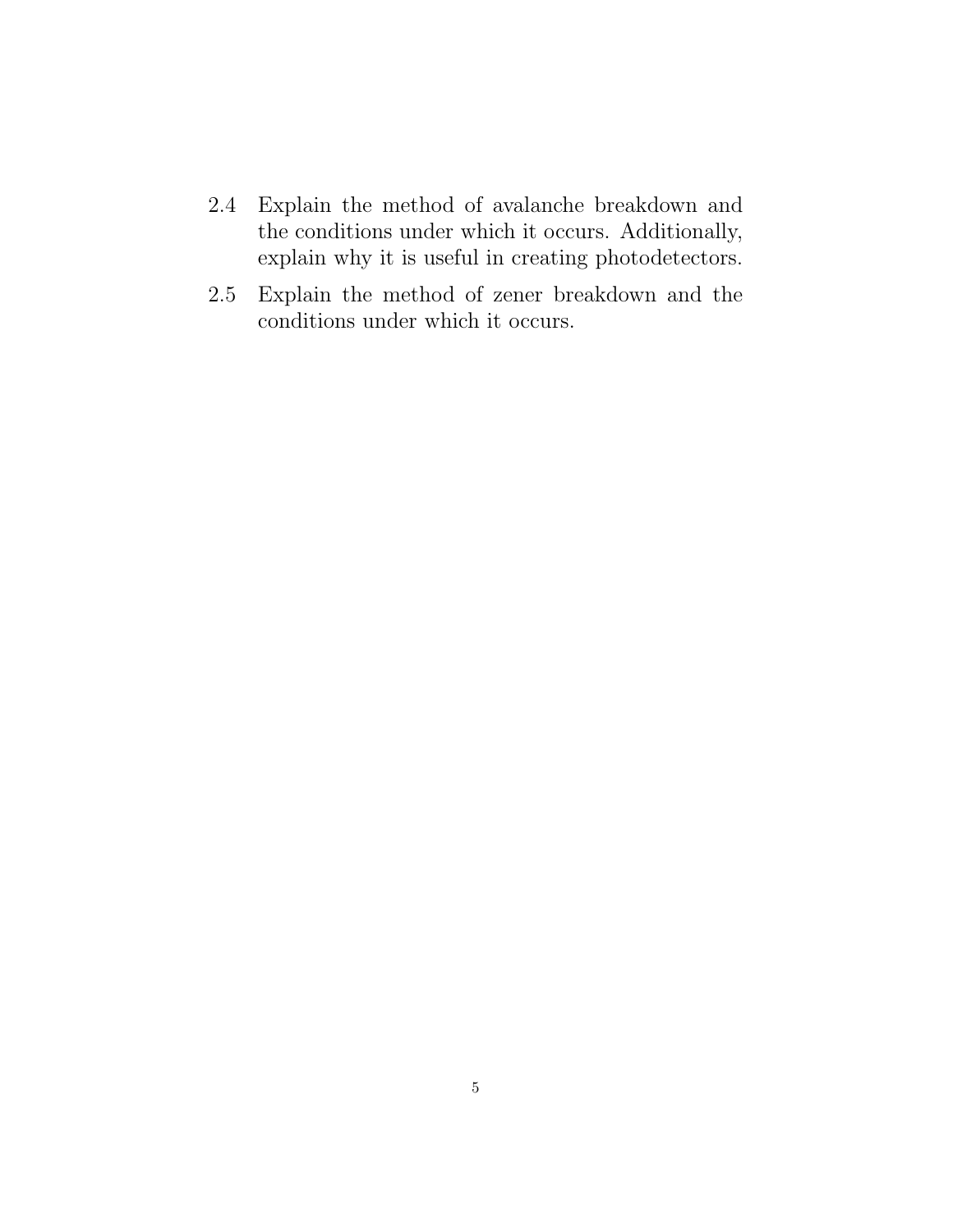

## 3 Metal-Semiconductor Junctions

Figure 1: Metal-Semiconductor Band Diagram

- 3.1 Is the semiconductor p-type, n-type, or intrinsic?
- 3.2 Is the work function of the semiconductor or metal greater?
- 3.3 Is the junction rectifying or ohmic?